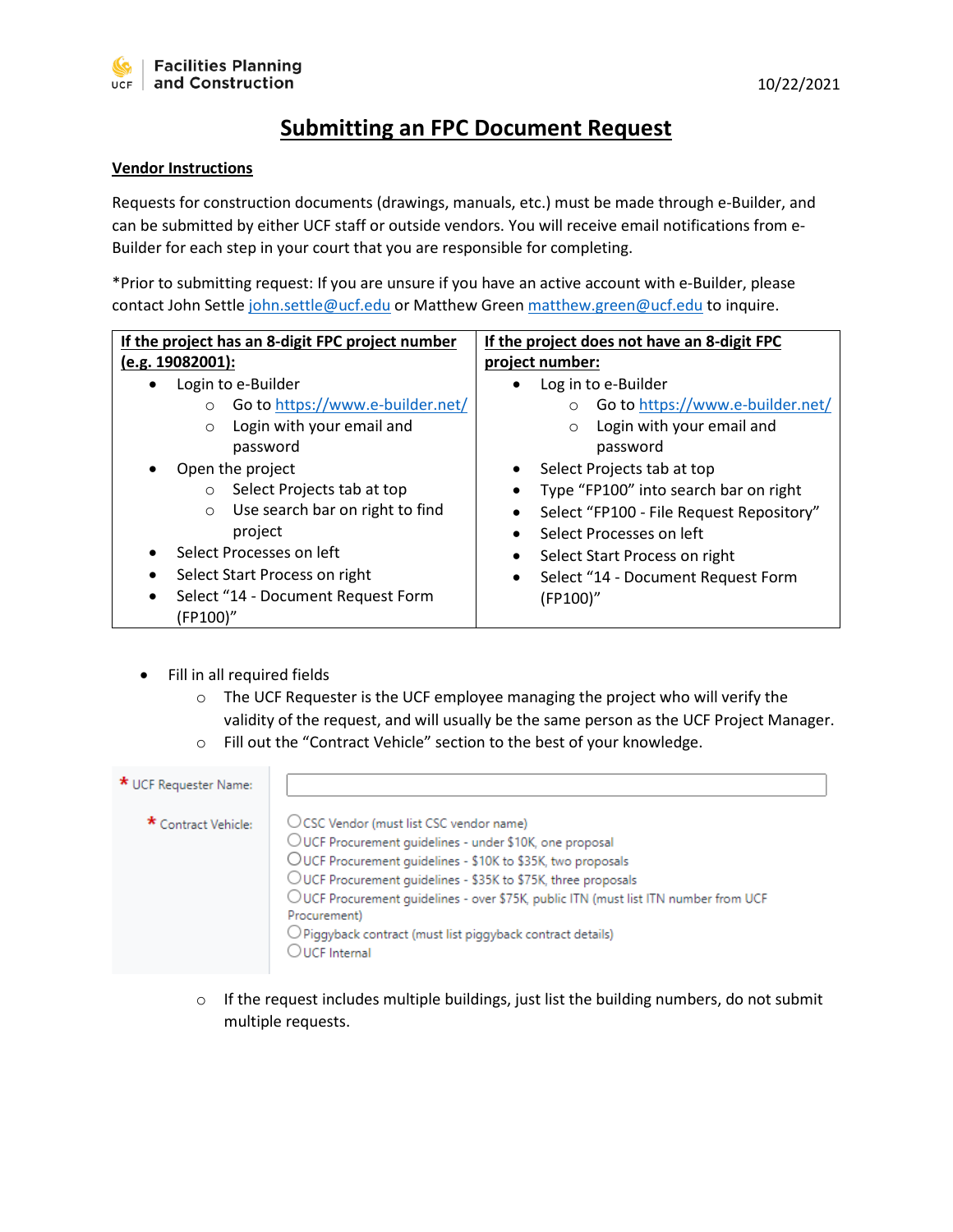| * Building Name:   | Multiple           |
|--------------------|--------------------|
| * Building Number: | 5, 21, 52, 80, 123 |

o Select your company name from the drop-down menu. **If your company is not listed, select "Other" at the bottom of the drop-down menu. This will trigger a separate NDA step that you will be notified about once the request form is finished and submitted.**

| <b>Requesting Business Information</b>                                       |                                                                                                                                                                                                                                                                                                    |   |                                                    |  |
|------------------------------------------------------------------------------|----------------------------------------------------------------------------------------------------------------------------------------------------------------------------------------------------------------------------------------------------------------------------------------------------|---|----------------------------------------------------|--|
| choose Other at the end of the list.                                         | Choose the name of the business requesting the files in the dropdown box below. If the business is not listed,                                                                                                                                                                                     |   |                                                    |  |
| * Requesting Business:<br><b>Requesting Business Name</b><br>(Other):        | If the business is not on this list, choose Other<br>at the bottom and type the business name<br>into the field below.<br>-- Please select an option --<br>$\checkmark$<br>Song & Associates<br>Starr Mechanical<br>Structural Technologies<br>Superior Hardware Products<br>Tampa Contract Floors | ۸ | * Contact Name:<br>* Business Service<br>Provided: |  |
| <b>Files Requested</b>                                                       | Tarkett                                                                                                                                                                                                                                                                                            |   |                                                    |  |
| * Building Name:<br>* Building Number:<br>* Room Number:<br>* Scope of Work: | Terracon<br>Territo Electric<br>Thornton Tomasetti<br>TLC Engineering<br>Trane U.S.<br>Turner Construction Company                                                                                                                                                                                 |   |                                                    |  |
| * File Types Requested:                                                      | UCF Campus Client<br>Venergy Group<br><b>VMDO</b> Architects<br><b>Walker Architects</b><br>Walter P. Moore<br><b>Yates Electric</b><br>Zyscovich Architects                                                                                                                                       |   |                                                    |  |
|                                                                              | Other                                                                                                                                                                                                                                                                                              |   |                                                    |  |

• After you fill in all the required fields for the request form, click the Submit button:

| Print Check Spelling Submit Save Draft Cancel |  |  |
|-----------------------------------------------|--|--|
|                                               |  |  |

## **NDA Step (required if NDA not on file):**

• All requesting vendors are required to have an NDA on file in order to view construction documents, and the NDA form is built into this process. You will "sign" the NDA by typing your name and position title, then select "NDA Signed" from the drop-down menu and click "Take Action."